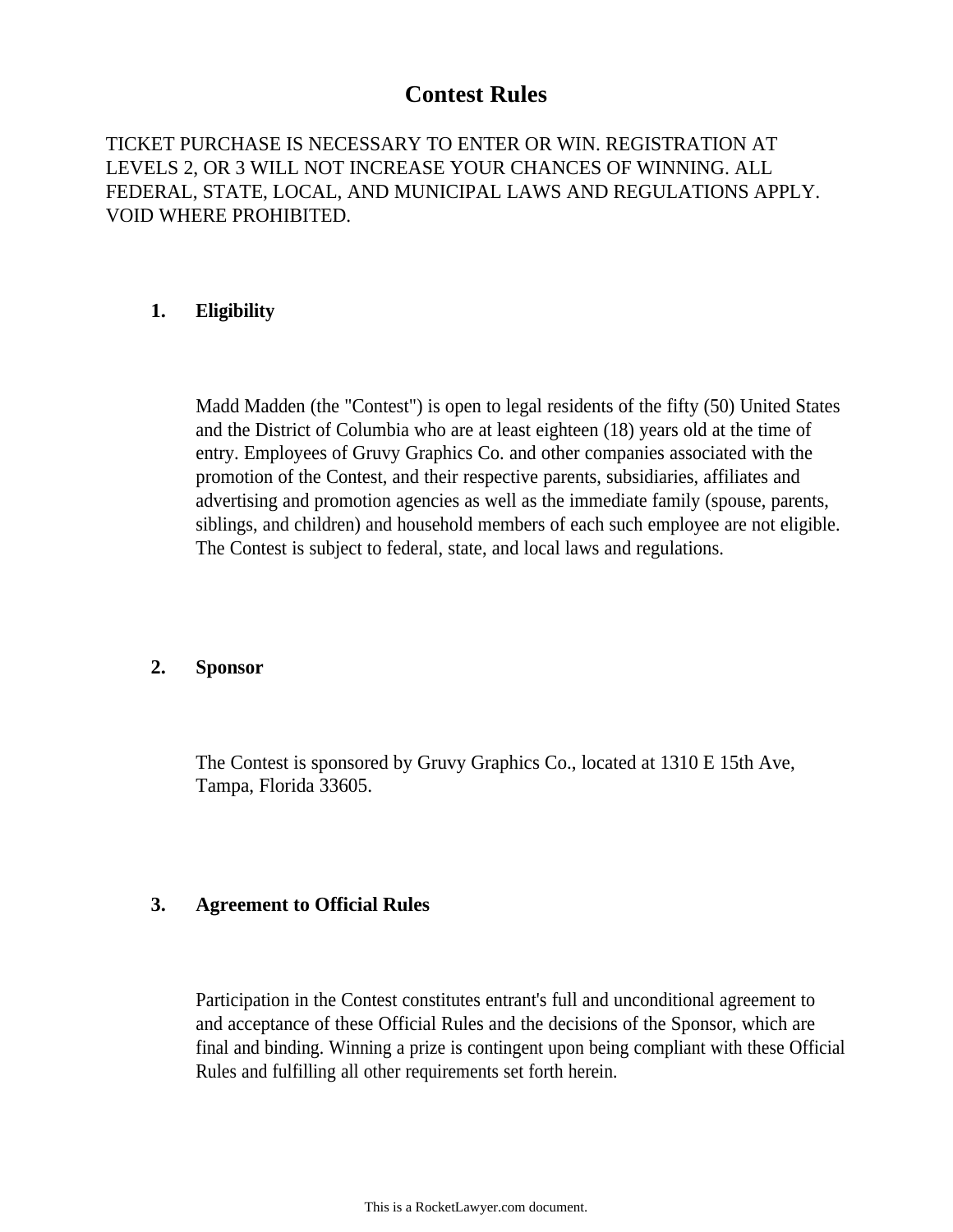## **4. Contest Period**

The Contest begins on February 02, 2018 at 12:00pm est and ends on November 05, 2017 at 5:00pm est (the "Contest Period"). Entries that are submitted before or after the Contest Period will be disqualified. Submissions will be accepted for the duration of the Contest using any of the following methods:

Online

#### **5. How to Enter**

Online**:** This method of entry will be available by visiting our website (www.maddmadden.com) and following the directions provided to fill out the entry information, and submit.

Limit one (1) entry per person, per email address, and per household for the duration of the Contest Period, regardless of method of entry. Entries received from any person, e-mail address, or household in excess of the stated limitation will be void. All entries become the property of Sponsor and will not be acknowledged or returned.

## **6. PrizeDrawing**

On or about November 05, 2017, the Sponsor will select potential winners in a random drawing from among all eligible entries received. The odds of being selected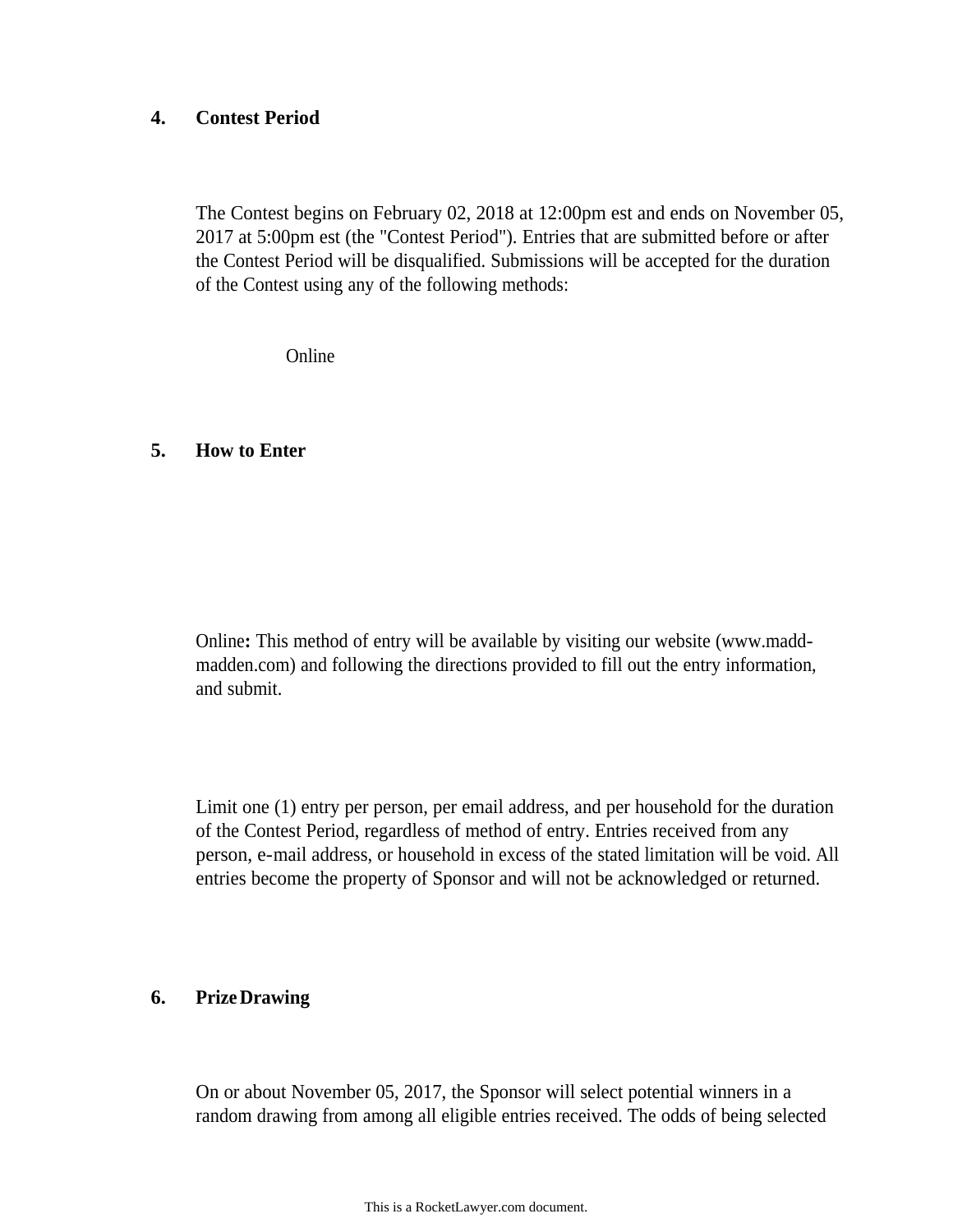depend on the number of entries received. The Sponsor will attempt to notify the potential winner via telephone or email on or about November 05, 2017. If the potential winner cannot be contacted within five (5) days after the date of the first attempt to contact him/her, the Sponsor may select an alternate potential winner in his/her place at random from the remaining non-winning, eligible entries.

## **7. Winner Notification**

The potential winners will be notified on location at the day of the event. Each potential Grand and First Prize winner (parent/legal guardian if a minor in his/her state of residence) will be required to complete, electronically sign and submit a Declaration of Compliance within five (5) days of the date notice or attempted notice is sent, in order to claim his/her prize. If a potential winner cannot be contacted, or fails to submit the Declaration of Compliance within the required time period (if applicable), or prize is returned as undeliverable, potential winner forfeits prize. If the potential winner is at least 18 but still considered a minor in his/her jurisdiction of residence, Sponsor reserves the right to award the prize in the name of his/her parent or legal guardian, who will be required to sign the Declaration of Compliance on the potential winners behalf and fulfill any other requirements imposed on winner set forth herein. Potential winners must continue to comply with all terms and conditions of these Official Rules, and winning is contingent upon fulfilling all requirements. In the event that a potential winner is disqualified for any reason, Sponsor will award the applicable prize to an alternate winner by elimination from among all remaining eligible entries. Only three (3) alternate winners will be saught, after which the prize will remain un-awarded. Prizes will be fulfilled at the conclusion of the Contests.

#### **8. Prizes**

Grand Prize (1) - \$10,000 Cash Prize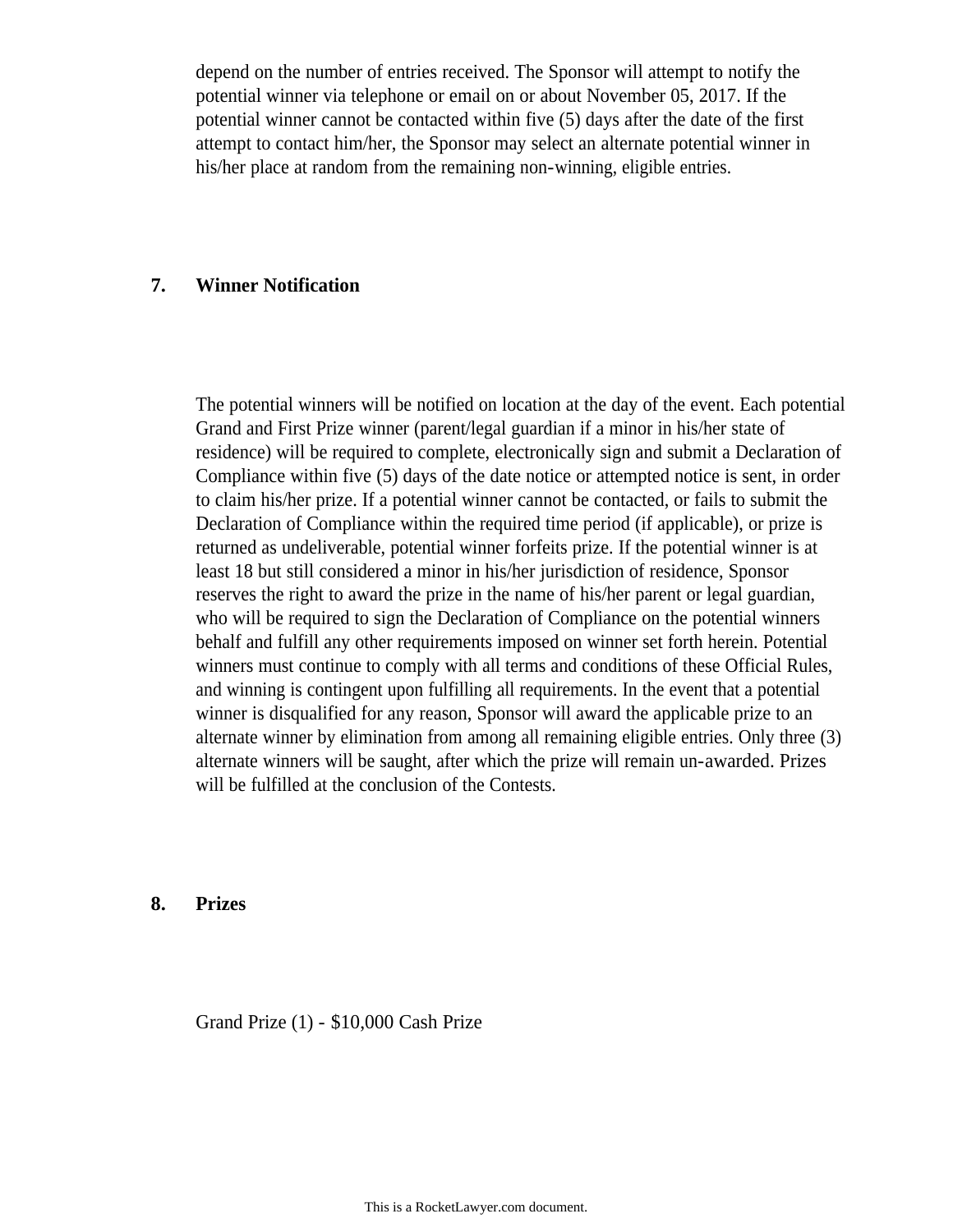3rd Place (1) - \$1,000 Cash Prize

High score (2) - \$1,000 Cash Prize

#### **9. General Conditions**

In the event that the operation, security, or administration of the Contest is impaired in any way for any reason, including, but not limited to fraud, virus, bug, worm, unauthorized human intervention or other technical problem, or in the event the Contest is unable to run as planned for any other reason, as determined by Sponsor in its sole discretion, the Sponsor may, in its sole discretion, either (a) suspend the Contest to address the impairment and then resume the Contest in a manner that best conforms to the spirit of these Official Rules or (b) terminate the Contest and, in the event of termination, award the prize at random from among the eligible, non-suspect entries received up to the time of the impairment. The Sponsor reserves the right in its sole discretion to disqualify any individual it finds to be tampering with the entry process or the operation of the Contest or to be acting in violation of these Official Rules or in an unsportsmanlike or disruptive manner. Any attempt by any person to damage the website or undermine the legitimate operation of the Contest may be a violation of criminal and civil law, and, should such an attempt be made, the Sponsor reserves the right to seek damages (including attorney's fees) and any other remedies from any such person to the fullest extent permitted by law. Failure by the Sponsor to enforce any provision of these Official Rules shall not constitute a waiver of that provision.

#### **10. Release and Limitations of Liability**

By participating in the Contest, entrants agree to release and hold harmless the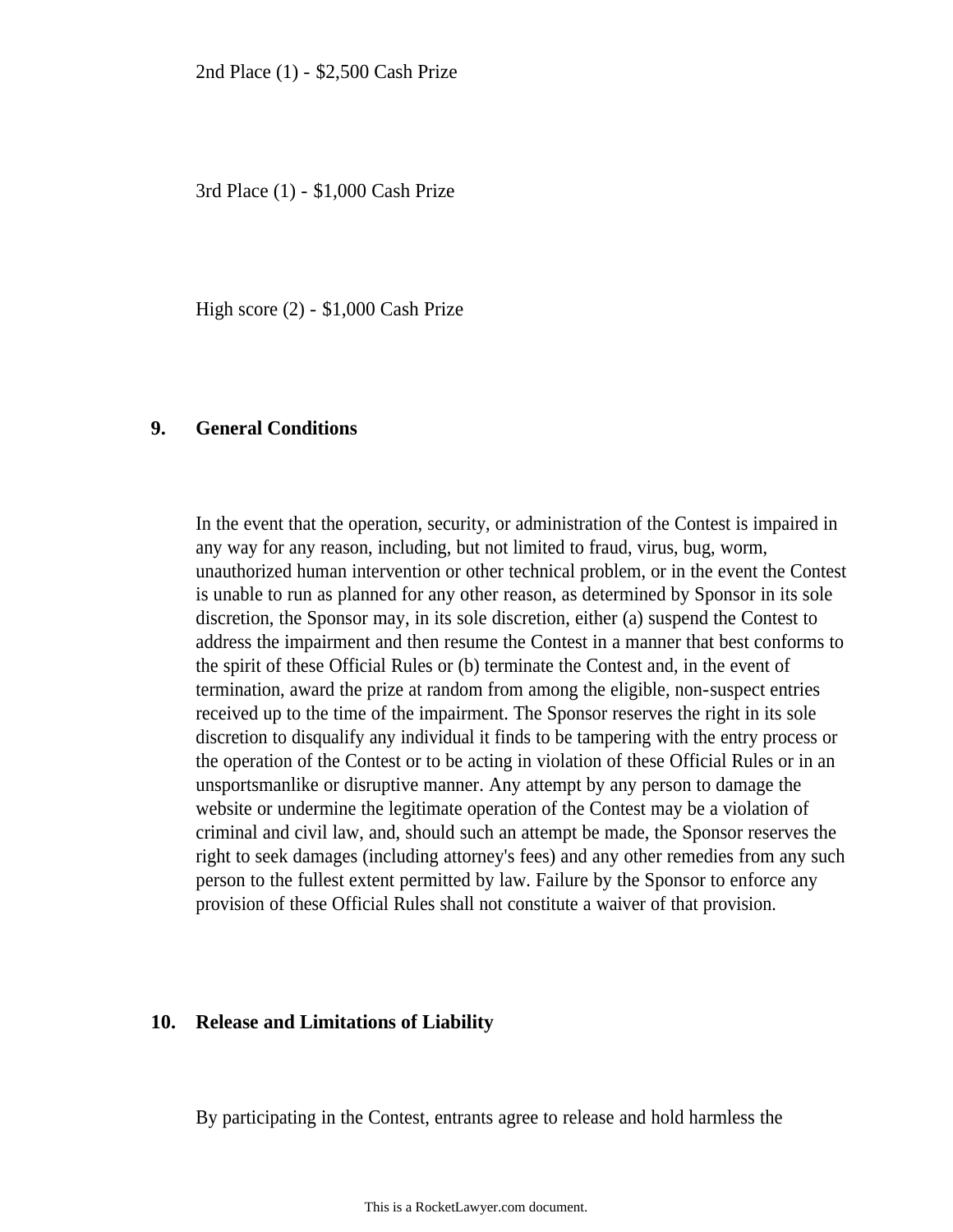Sponsor, and each of their respective parents, subsidiaries, affiliates, advertising and promotion agencies, other companies associated with the Contest, and each of their respective officers, directors, employees, shareholders, representatives, and agents (the Released Parties) from and against any claim or cause of action arising out of participation in the Contest or receipt or use of the prize (including any travel or activity related thereto), including, but not limited to: (a) any technical errors associated with the Contest, including lost, interrupted or unavailable Internet Service Provider (ISP), network, server, wireless service provider, or other connections, availability or accessibility or miscommunications or failed computer, satellite, telephone, cellular tower or cable transmissions, lines, or technical failure or jumbled, scrambled, delayed, or misdirected transmissions or computer hardware or software malfunctions, failures or difficulties; (b) unauthorized human intervention in the Contest; (c) mechanical, network, electronic, computer, human, printing or typographical errors; (d) application downloads, (e) any other errors or problems in connection with the Contest, including, without limitation, errors that may occur in the administration of the Contest, the announcement of the winner, the cancellation or postponement of the event and/or the flyover, if applicable, the incorrect downloading of the application, the processing of entries application downloads or in any Contest-related materials; or (f) injury, death, losses or damages of any kind, to persons or property which may be caused, directly or indirectly, in whole or in part, from entrants participation in the Contest or acceptance, receipt or misuse of the prize (including any travel or activity related thereto). Entrant further agrees that in any cause of action, the Released Parties liability will be limited to the cost of entering and participating in the Contest, and in no event shall the entrant be entitled to receive attorney's fees. Released Parties are also not responsible for any incorrect or inaccurate information, whether caused by site users, tampering, hacking, or by any equipment or programming associated with or utilized in the Contest. Entrant waives the right to claim any damages whatsoever, including, but not limited to, punitive, consequential, direct, or indirect damages.

#### **11. Disputes**

Except where prohibited, each entrant agrees that any and all disputes, claims and causes of action arising out of, or connected with, the Contest or any prize awarded shall be resolved individually, without resort to any form of class action, and exclusively by the appropriate court located in Florida. All issues and questions concerning the construction, validity, interpretation and enforceability of these Official Rules, entrants rights and obligations, or the rights and obligations of the Sponsor in connection with the Contest, shall be governed by, and construed in accordance with, the laws of Florida, without giving effect to any choice of law or conflict of law rules, which would cause the application of the laws of any jurisdiction other than Florida.